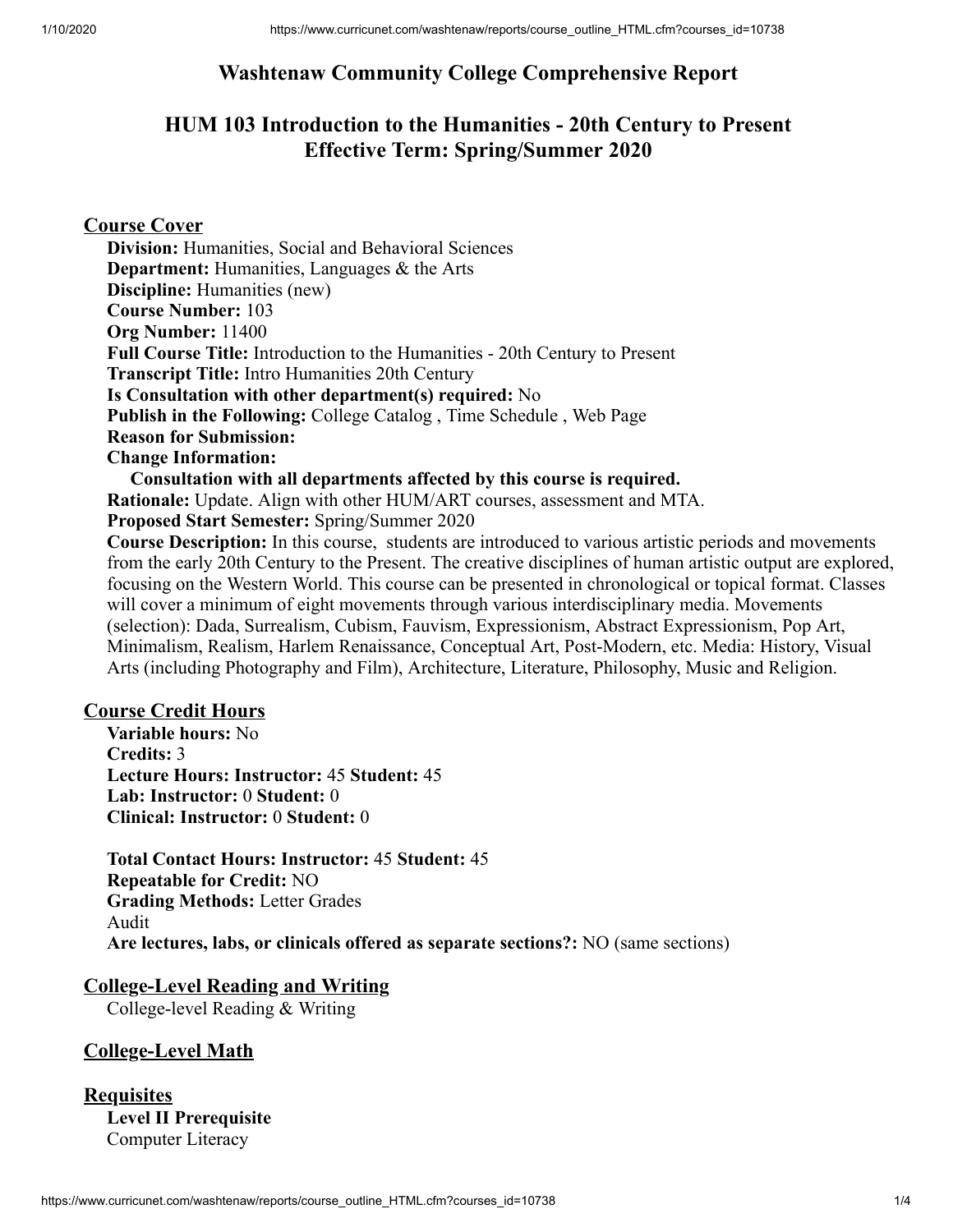#### **General Education**

**Degree Attributes** Assoc in Applied Sci - Area 6 Assoc in Science - Area 6 Assoc in Arts - Area 6 MACRAO Humanities **Michigan Transfer Agreement - MTA** MTA Humanities

### **Request Course Transfer**

#### **Proposed For:**

Central Michigan University College for Creative Studies Eastern Michigan University Ferris State University Grand Valley State University Jackson Community College Kendall School of Design (Ferris) Lawrence Tech Michigan State University Oakland University University of Detroit - Mercy University of Michigan Wayne State University Western Michigan University Other : This course should transfer to any 2-or 4-year institution as humanities, or general election credit. A case can be made that it should transfer as an equivalent Art History course.

#### **Student Learning Outcomes**

1. Identify various artistic media, techniques, styles, movements and periods.

#### **Assessment 1**

Assessment Tool: Departmentally-developed quiz

Assessment Date: Winter 2020

Assessment Cycle: Every Three Years

Course section(s)/other population: All sections.

Number students to be assessed: All students.

How the assessment will be scored: Quizzes are scored using a departmentally-developed rubrics.

Standard of success to be used for this assessment: 75% of students will score at 75% or higher. Who will score and analyze the data: Data is analyzed by all full- and part-time instructors in the department who teach this course.

2. Recognize artistic and cultural concepts within their proper context.

#### **Assessment 1**

Assessment Tool: Departmentally-developed quiz

Assessment Date: Winter 2020

Assessment Cycle: Every Three Years

Course section(s)/other population: All sections.

Number students to be assessed: All students.

How the assessment will be scored: Quizzes are scored using a departmentally-developed rubrics.

Standard of success to be used for this assessment: 75% of students will score at 75% or higher.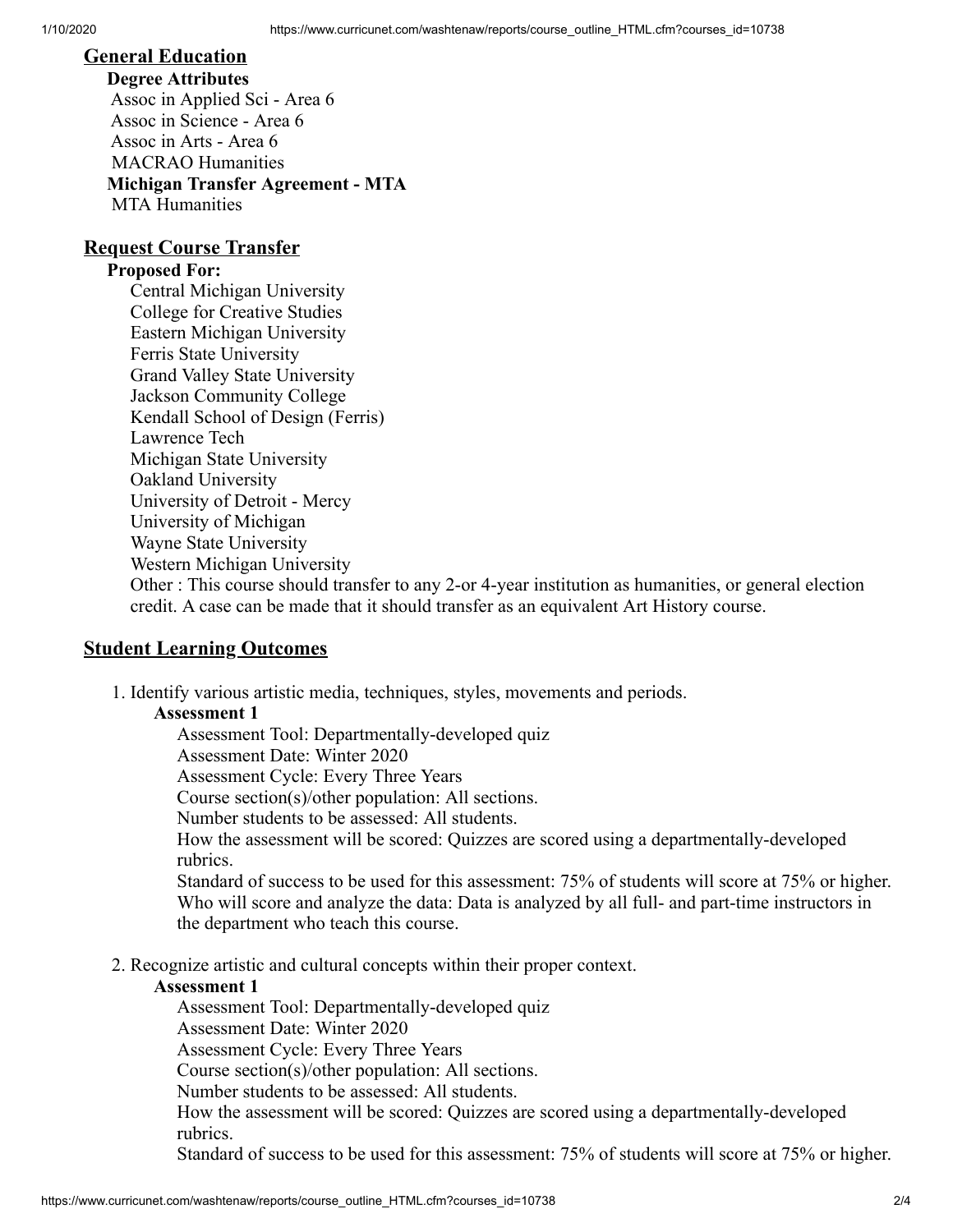Who will score and analyze the data: Data is analyzed by all full- and part-time instructors in the department who teach this course.

3. Match important people (such as scientists, political figures, artists, musicians)with their achievements and with the periods, styles or cultures they influenced.

#### **Assessment 1**

Assessment Tool: Departmentally-developed quiz

Assessment Date: Winter 2020

Assessment Cycle: Every Three Years

Course section(s)/other population: All sections.

Number students to be assessed: All students.

How the assessment will be scored: Quizzes are scored using a departmentally-developed rubrics.

Standard of success to be used for this assessment: 75% of students will score at 75% or higher. Who will score and analyze the data: Data is analyzed by all full- and part-time instructors in the department who teach this course.

### **Course Objectives**

- 1. Use field specific terminology
- 2. Apply general stylistic characteristics of unknown works of art.
- 3. Recognize various artistic media (such as those listed in the course description).
- 4. Match known and unknown works of art with the correct media and techniques.
- 5. Analyze appropriate works of art, architecture, literature or music in formal and contextual terms.
- 6. Characterize the artistic developments of various periods, movements and/or cultures.
- 7. Compare and contrast artistic, social, religious or historical ideas and concepts.
- 8. Match artists with the proper periods, movements and/or cultures.
- 9. Label important places on a map.
- 10. Evaluate the impact of the arts on any given period, movement and/or culture.
- 11. Analyze social, historical, religious, or political influences on the arts of any given period, movement and/or culture.
- 12. Recognize important historical or religious personalities who shaped any given period, movement and/or culture.

# **New Resources for Course**

Working headsets and earphones for students and a microphone for the instructor are needed for field trips.

A minimum of two large WCC vans have to be available for field trips. Instructor will drive with a WCC approved driver/employee.

### **Course Textbooks/Resources**

Textbooks Various. *Introduction to Humanities*, Various ed. Various, 2010 Manuals Periodicals Software

# **Equipment/Facilities**

Level III classroom Testing Center Computer workstations/lab ITV TV/VCR Data projector/computer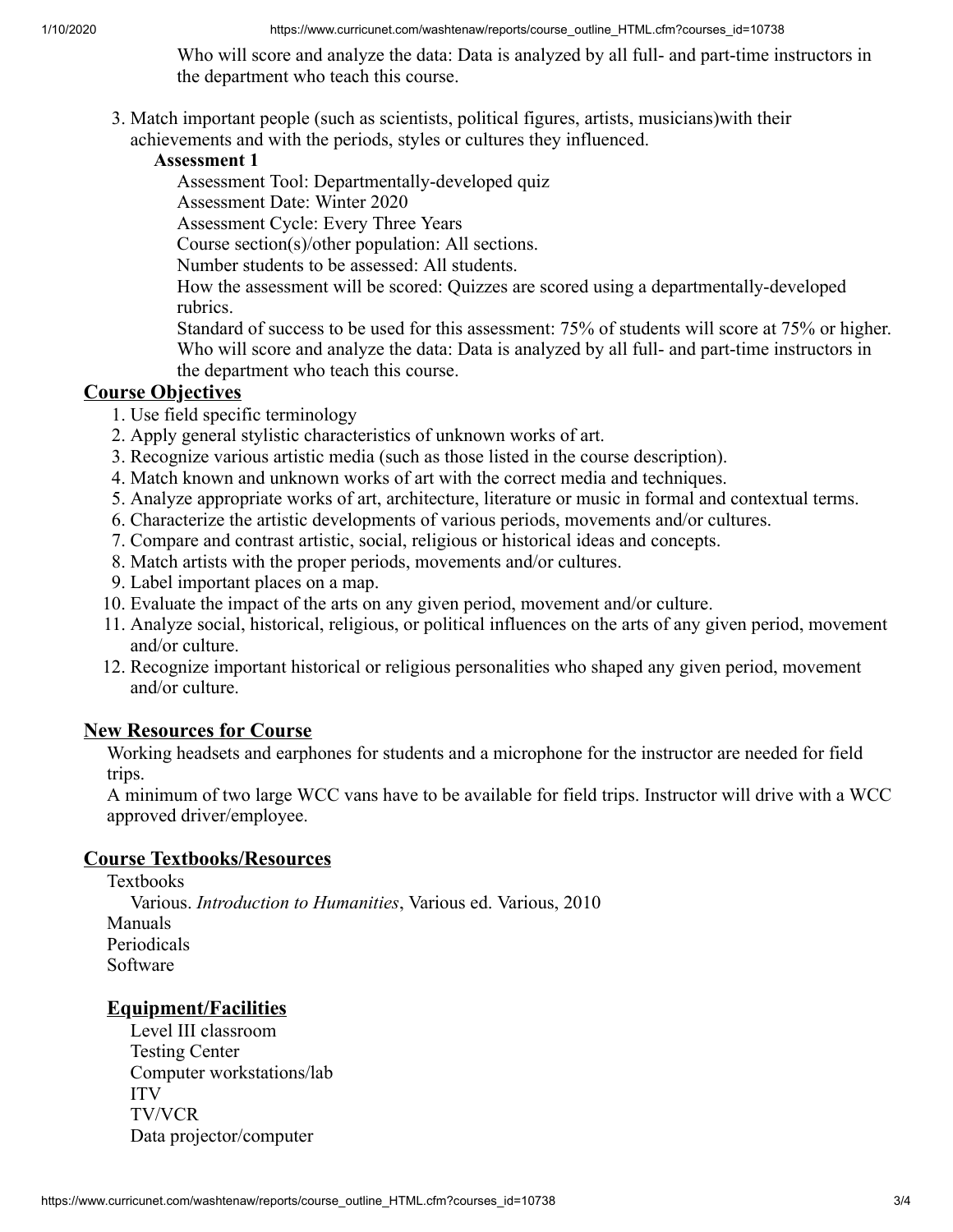1/10/2020 https://www.curricunet.com/washtenaw/reports/course\_outline\_HTML.cfm?courses\_id=10738

| <b>Reviewer</b>                        | <b>Action</b>           | Date         |
|----------------------------------------|-------------------------|--------------|
| <b>Faculty Preparer:</b>               |                         |              |
| Elisabeth Thoburn                      | <b>Faculty Preparer</b> | Nov 25, 2019 |
| <b>Department Chair/Area Director:</b> |                         |              |
| Jill Jepsen                            | Recommend Approval      | Nov 25, 2019 |
| Dean:                                  |                         |              |
| <b>Scott Britten</b>                   | Recommend Approval      | Nov 25, 2019 |
| <b>Curriculum Committee Chair:</b>     |                         |              |
| Lisa Veasey                            | Recommend Approval      | Dec 04, 2019 |
| <b>Assessment Committee Chair:</b>     |                         |              |
| <b>Shawn Deron</b>                     | Recommend Approval      | Dec 17, 2019 |
| <b>Vice President for Instruction:</b> |                         |              |
| Kimberly Hurns                         | Approve                 | Dec 18, 2019 |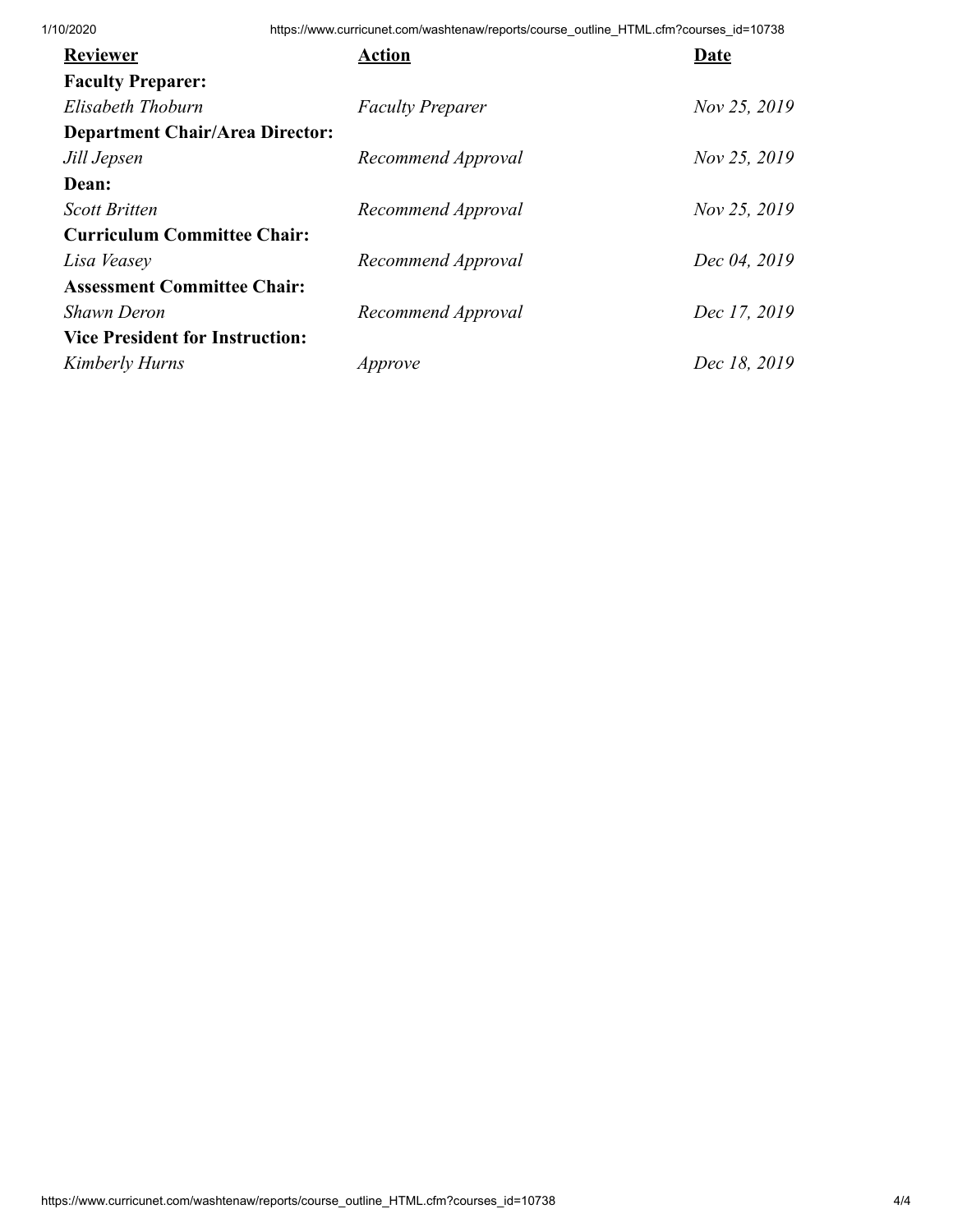# **Washtenaw Community College Comprehensive Report**

# **HUM 103 Introduction to the Humanities - 20th Century to Present Effective Term: Fall 2012**

# **Course Cover**

**Division:** Humanities, Social and Behavioral Sciences **Department:** Humanities **Discipline:** Humanities **Course Number:** 103 **Org Number:** 11530 **Full Course Title:** Introduction to the Humanities - 20th Century to Present **Transcript Title:** Intro Humanities 20th Century **Is Consultation with other department(s) required:** No **Publish in the Following:** College Catalog , Time Schedule , Web Page **Reason for Submission:** Three Year Review / Assessment Report **Change Information: Course title Course description Pre-requisite, co-requisite, or enrollment restrictions Outcomes/Assessment Objectives/Evaluation Other:**

**Rationale:** Streamlining outcomes, objectives, and assessment with other HUM courses. **Proposed Start Semester:** Fall 2011

Course Description: This course introduces students to various artistic periods and movements from the early 20th Century to the Present. The creative disciplines of human artistic output are explored, focusing on the Western World. This course can be presented in chronological or topical format. Classes will cover a minimum of 8 movements through various interdisciplinary media. Movements (selection): Dada, Surrealism, Cubism, Fauvism, Expressionism, Abstract Expressionism, Pop Art, Minimalism, Realism, Harlem Renaissance, Conceptual Art, Post-Modern, etc. Media: History, Visual Arts (including Photography and Film), Architecture, Literature, Philosophy, Music and Religion. The title of this course was previously Introduction to Humanities - 20th Century.

#### **Course Credit Hours**

**Variable hours:** No **Credits:** 3 **Lecture Hours: Instructor:** 45 **Student:** 45 **Lab: Instructor:** 0 **Student:** 0 **Clinical: Instructor:** 0 **Student:** 0

**Total Contact Hours: Instructor:** 45 **Student:** 45 **Repeatable for Credit:** NO **Grading Methods:** Letter Grades Audit **Are lectures, labs, or clinicals offered as separate sections?:** NO (same sections)

# **College-Level Reading and Writing**

College-level Reading & Writing

### **College-Level Math Requisites Level II Prerequisite**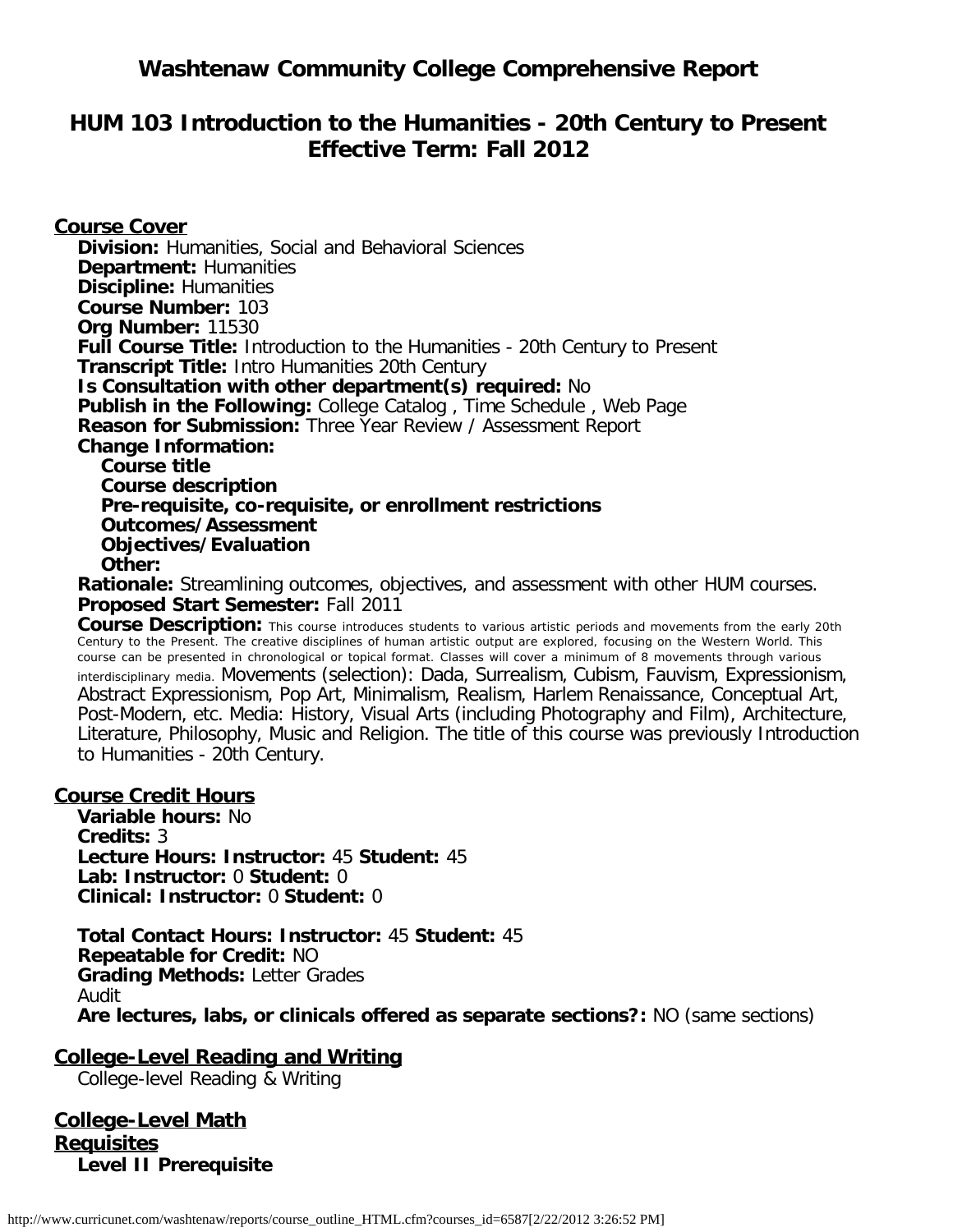Computer Literacy

# **General Education**

**Degree Attributes** Assoc in Applied Sci - Area 6 Assoc in Science - Area 6 Assoc in Arts - Area 6 MACRAO Humanities

# **Request Course Transfer**

# **Proposed For:**

Central Michigan University College for Creative Studies Eastern Michigan University Ferris State University Grand Valley State University Jackson Community College Kendall School of Design (Ferris) Lawrence Tech Michigan State University Oakland University University of Detroit - Mercy University of Michigan Wayne State University Western Michigan University

Other : This course should transfer to any 2-or 4-year institution as humanities, or general election credit. A case can be made that it should transfer as an equivalent Art History course.

# **Student Learning Outcomes**

1. Identify various artistic media, techniques, styles, movements and periods.

# **Assessment 1**

**Assessment Tool:** Departmentally-developed PowerPoint quiz using TurningPoint (clicker) technology.

**Assessment Date:** Fall 2012

**Assessment Cycle:** Every Three Years

**Course section(s)/other population:** All sections. Typically one or two sections are offered.

**Number students to be assessed:** All students. Circa 20-60.

**How the assessment will be scored:** TurningPoint (clicker) quizzes are scored automatically and impartially by the software according to departmentally-developed rubrics.

**Standard of success to be used for this assessment:** 70% of students will score at 70% or higher.

**Who will score and analyze the data:** Scoring data is provided by a TP technician. Data is analyzed by all full- and part-time instructors in the department who teach this course.

2. Recognize artistic and cultural concepts within their proper context.

# **Assessment 1**

**Assessment Tool:** Departmentally-developed PowerPoint quiz using TurningPoint (clicker) technology.

**Assessment Date:** Fall 2012

**Assessment Cycle:** Every Three Years

**Course section(s)/other population:** All sections. Typically one or two sections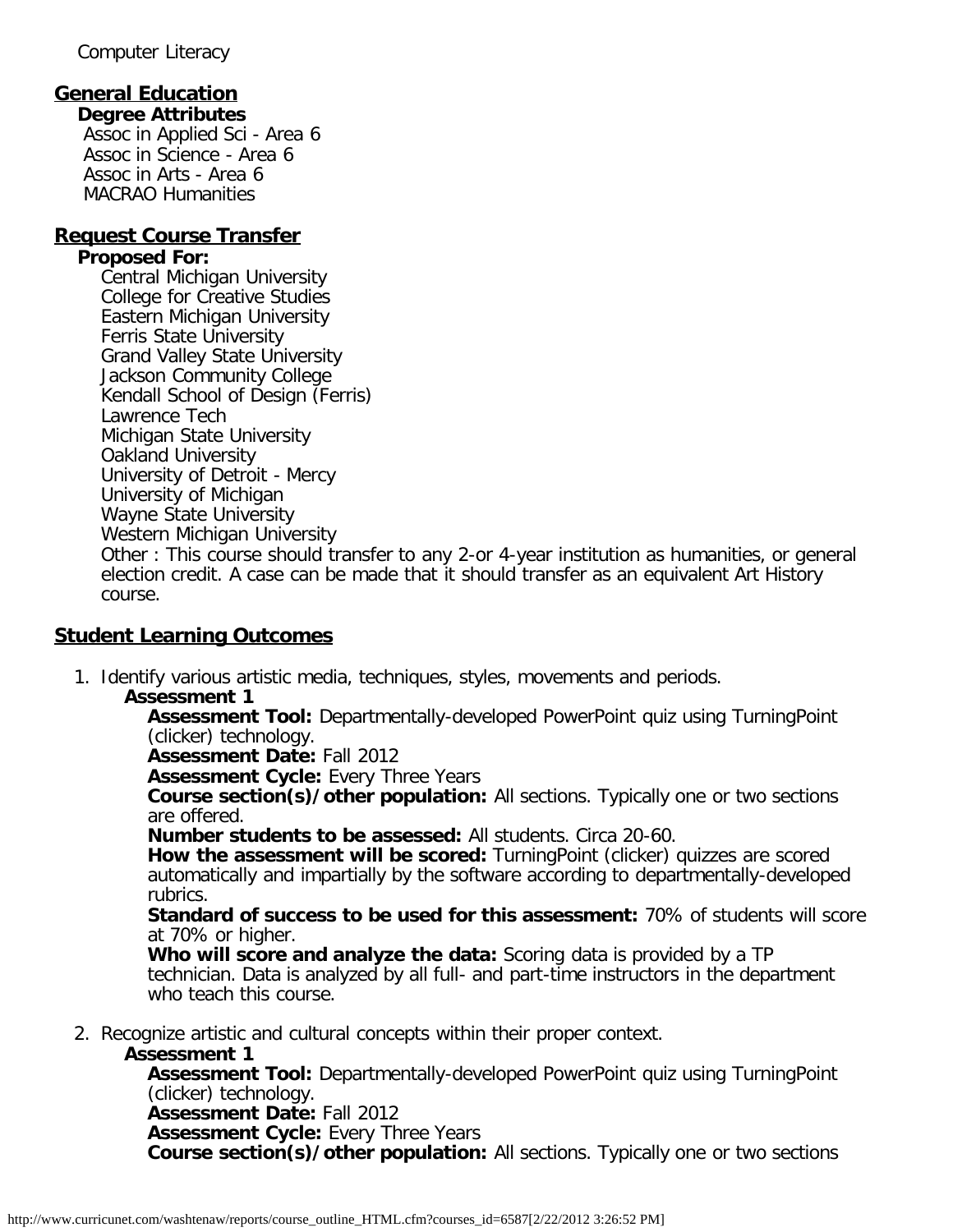are offered.

**Number students to be assessed:** All students. Circa 20-60.

**How the assessment will be scored:** TurningPoint (clicker) quizzes are scored automatically and impartially by the software according to departmentally-developed rubrics.

**Standard of success to be used for this assessment:** 70% of students will score at 70% or higher.

**Who will score and analyze the data:** Scoring data is provided by a TP technician. Data is analyzed by all full- and part-time instructors in the department who teach this course.

3. Match the achievements of important people (such as scientists, political figures, artists, musicians)to the various movements they influenced.

# **Assessment 1**

**Assessment Tool:** Departmentally-developed PowerPoint quiz using TurningPoint (clicker) technology.

**Assessment Date:** Fall 2012

**Assessment Cycle: Every Three Years** 

**Course section(s)/other population:** All sections. Typically one or two sections are offered.

**Number students to be assessed:** All students. Circa 20-60.

**How the assessment will be scored:** TurningPoint (clicker) quizzes are scored automatically and impartially by the software according to departmentally-developed rubrics.

**Standard of success to be used for this assessment:** 70% of students will score at 70% or higher.

**Who will score and analyze the data:** Scoring data is provided by a TP technician. Data is analyzed by all full- and part-time instructors in the department who teach this course.

# **Course Objectives**

1. Use field specific terminology.

# **Matched Outcomes**

2. Define stylistic characteristics.

# **Matched Outcomes**

3. Trace stylistic developments.

# **Matched Outcomes**

4. Interpret stylistic changes.

# **Matched Outcomes**

5. Apply general stylistic characteristics to unknown works of art.

# **Matched Outcomes**

- 2. Recognize artistic and cultural concepts within their proper context.
- 6. Recognize various artistic media (such as those listed in the course description).

### **Matched Outcomes**

- 2. Recognize artistic and cultural concepts within their proper context.
- 7. Describe various artistic techniques (such as those listed in the course description).

# **Matched Outcomes**

8. Match known and unknown works of art with the correct media and techniques.

# **Matched Outcomes**

2. Recognize artistic and cultural concepts within their proper context.

9. Analyze appropriate works of art, architecture, literature or music in formal and contextual terms.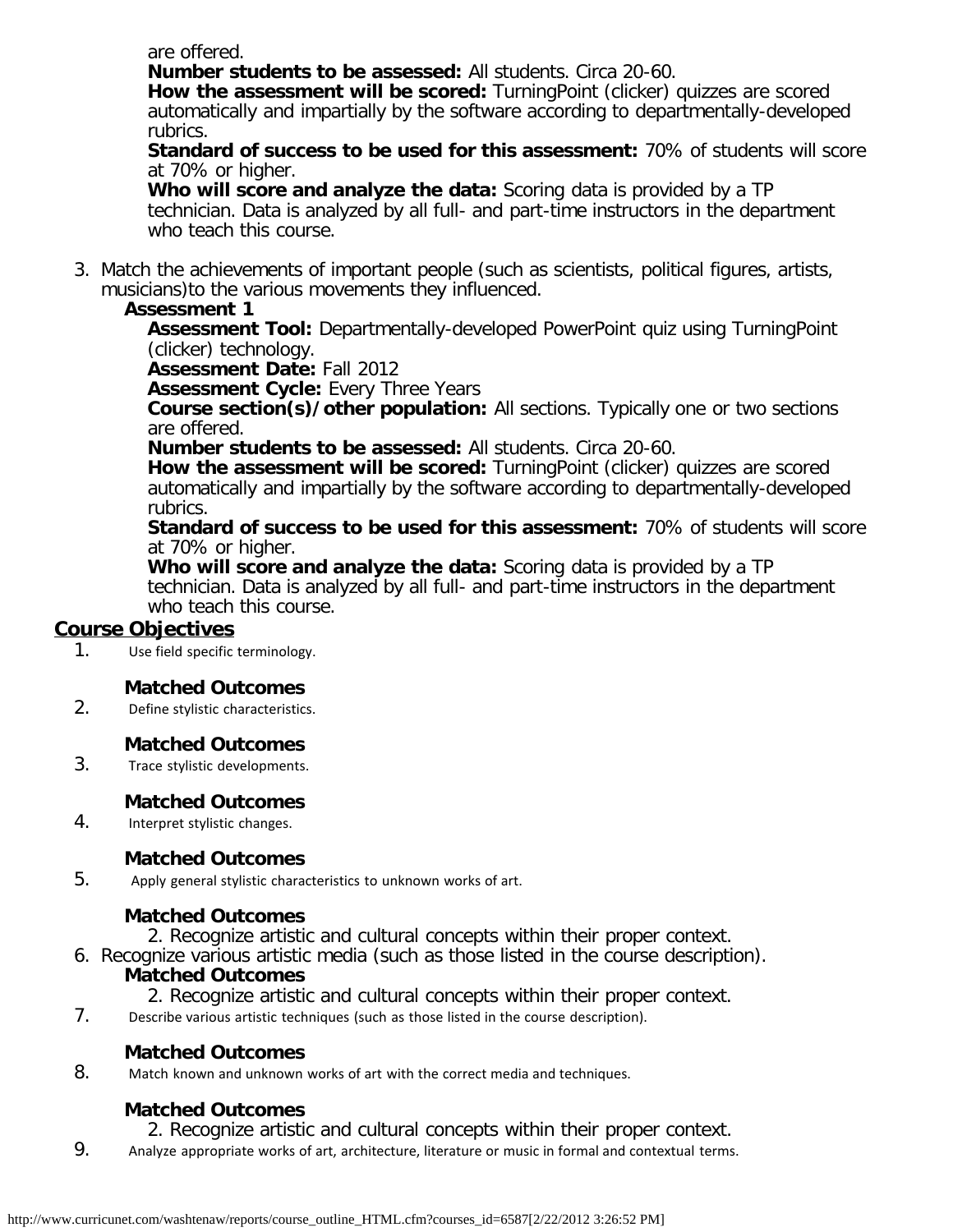# **Matched Outcomes**

10. List relevant periods, movements, and/or cultures (such as those listed in the course description).

# **Matched Outcomes**

2. Recognize artistic and cultural concepts within their proper context.

11. Characterize the artistic developments of various periods, movements and/or cultures.

# **Matched Outcomes**

12. Differentiate the artistic output of various periods, movements and/or cultures.

# **Matched Outcomes**

- 2. Recognize artistic and cultural concepts within their proper context.
- 13. Compare and contrast artistic, social, religious or historical ideas and concepts.

# **Matched Outcomes**

14. Develop time lines of major events impacting the relevant arts and culture.

# **Matched Outcomes**

15. Match artists with the proper periods, movements and/or cultures.

### **Matched Outcomes**

- 2. Recognize artistic and cultural concepts within their proper context.
- 16. Identify artistic and architectural types.

# **Matched Outcomes**

- 2. Recognize artistic and cultural concepts within their proper context.
- 17. Label important places on a map.

# **Matched Outcomes**

18. Explain the *Zeitgeist* of a given period, movement and/or culture.

# **Matched Outcomes**

19. Evaluate the impact of the arts on any given period, movement and/or culture.

# **Matched Outcomes**

20. Analyze social, historical, religious, or political influences on the arts of any given period, movement and/or culture.

# **Matched Outcomes**

21. Name important historical or religious personalities who shaped any given period, movement and/or culture.

# **Matched Outcomes**

2. Recognize artistic and cultural concepts within their proper context.

# **New Resources for Course**

Working headsets and earphones for students and a microphone for the instructor are needed for field trips.

A class set of clickers (TurningPoint Technology) should be available for participation and testing purposes.

A minimum of two large WCC vans have to be available for field trips. Instructor will drive with a WCC approved driver/employee.

# **Course Textbooks/Resources**

**Textbooks** Various. Introduction to Humanities, Various ed. Various, 2010 Manuals Periodicals Software **Equipment/Facilities**